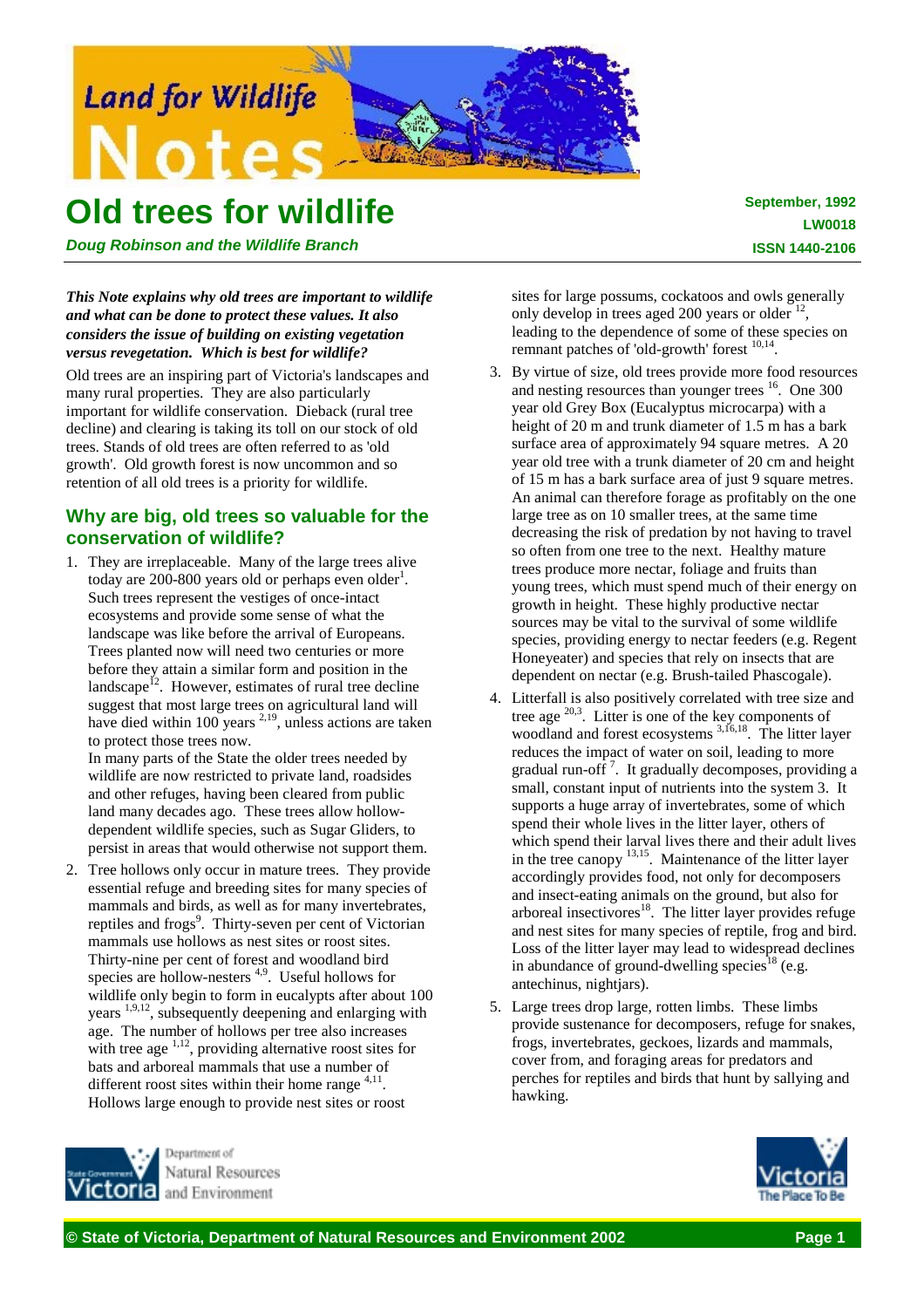# **What value do large trees have for landholders?**

Large trees provide more shade, and in groups provide more protection from inclement weather, than small trees. They provide a more stable microclimate, the soil beneath large trees being relatively cooler in summer and warmer in winter.

They are often prolific nectar producers and valued by apiarists.

When growing in a linear fashion along the edges of roads or paddocks, large trees will provide a more effective windbreak for stock and crops than smaller trees, particularly if some smaller trees or shrubs are also present6.

Large trees can provide a ready source of young plants (seedlings) of local provenance without the costs of purchase or propagation, assuming that an area is fenced off from stock. Fencing off areas may also encourage regeneration of other native plant species and greater use of the area by wildlife.

Old trees have deep root systems and can tap into underground nutrients that are beyond the reach of pasture plants. These are then released at the soil surface as flowers, leaves, twigs, branches, bark, sap, pollen, nectar and water vapour.

The stature and form of large trees are appreciated by many people as an aesthetic and recreational attribute (e.g. as a good picnic or rest spot, somewhere to relax whilst fishing).

Old eucalypts often have very limited value as timber due to extensive deterioration of the wood. They are typically full of hollows and may contain cracked or rotten limbs. These other "attributes" outweigh their value as a source of timber which is much better provided by younger trees established as a woodlot. Young trees are of smaller diameter, can be cut green (thus reducing chainsaw wear) and will split whilst drying, qualities which make them far better suited to firewood production.

# **Managing old trees.**

Nearly all of the benefits attributed to large trees assume that we have a functioning ecosystem in which large trees are healthy, are producing viable seed and are part of an environment that contains other species of wildlife. For example, a healthy tree drops leaves, bark and sticks that fall and become the litter layer. This is gradually decomposed by a range of organisms that, in turn, support a wide array of insectivores and fungivores. These support larger predators, and so forth. For such a system to survive, it is vital to fence off old trees to protect them from stock. Stock faeces adds to soil nutrients and this has been linked to tree decline. Stock may ringbark old trees, particularly stringybark eucalypts and their trampling can compact the soil and prevent the germination of seed. Stock trampling can cause damage to roots and alter the nature of the litter layer of leaves, twigs and branches.

Furthermore, the fenced-off area should extend beyond the canopy of the older trees, so that young plants are not

competing directly with the old trees for light or water. Chemicals produced by the leaves of the mature tree may also inhibit seedling establishment beneath the tree.

In many instances, where mature trees are fenced off and protected from stock, some replanting will also be necessary to restore the understorey and ground layers of vegetation, to provide replacement young trees, or fill in gaps along streamside corridors and in remnant stands of vegetation. The most important action is the fencing off of the mature trees. Protection of these trees will increase their chances of living an extra 100 years, by which time the replacement trees will just be beginning to form their first hollow and attract their first bat or glider. Nest boxes may be used to provide temporary accommodation for wildlife in some circumstances but there are many unknown factors associated with their use (see LFW Note No. 14).

In summary, it is usually necessary to fence, revegetate (especially with understorey species) and connect.

Throughout rural Victoria many old trees are dying from 'dieback' which may result from the combined effects of increased insect predation and other pathogens (e.g. cinnamon fungus), changed soil chemistry, salinity, exposure to extremes of weather, drought, old age and other factors. Dr Jill Landsberg of the CSIRO found that stock access beneath trees is important in determining the nutrient levels of foliage and insect attack at her NSW study sites<sup>5</sup>. She believes that increased nutrient levels in leaves at sites with stock access probably results from dung. Fenced sites showed lower nutrient levels and less insect damage. Fencing to exclude stock is the appropriate management response, although limited grazing may still be possible.

## **Retention or revegetation?**

Vegetation is being re-established throughout Victoria for salinity control, stock shade and shelter, erosion control and as wildlife habitat. These plantings will not provide hollows for 100-200 years.

In many parts of the Victorian countryside all the trees have been removed. In such cases replanting is the only option for the restoration of wildlife habitats and revegetation of recharge areas and creeklines.

However, in some areas remnants of the original native vegetation persist, often as scattered mature trees in paddocks. In such instances landholders have a choice between revegetation by replanting, revegetation through protection of mature trees (and seed fall from the trees), or a combination thereof. Which option will provide the best wildlife habitat?

Obviously the choice will depend partly on the aim of the landholder and the presence or absence of vegetation at the target site. For instance, many saline areas and creeklines are denuded of vegetation. In such situations, control of rising groundwater and erosion will require planting many young trees and shrubs.

Where wildlife conservation is an important aim of revegetation and mature trees are present, the protection of those mature trees should be paramount. Indeed, it has